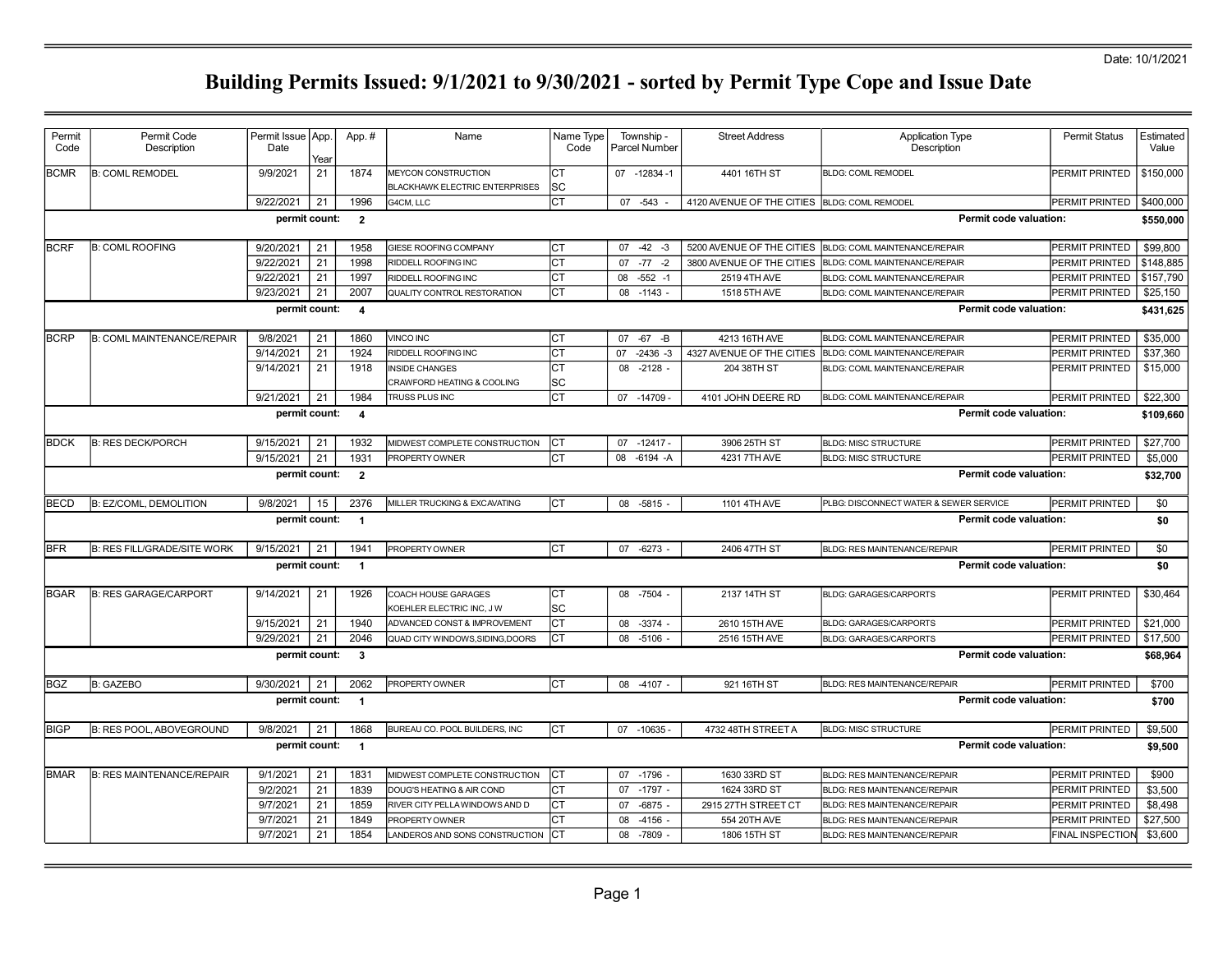| Permit<br>Code | Permit Code<br>Description       | Permit Issue   App.<br>Date |            | App.#          | Name                           | Name Type<br>Code | Township -<br>Parcel Number | <b>Street Address</b> | <b>Application Type</b><br>Description | <b>Permit Status</b>    | Estimated<br>Value |
|----------------|----------------------------------|-----------------------------|------------|----------------|--------------------------------|-------------------|-----------------------------|-----------------------|----------------------------------------|-------------------------|--------------------|
| BMAR           | <b>B: RES MAINTENANCE/REPAIR</b> | 9/10/2021                   | Yeaı<br>21 | 1895           | IOSSI CONSTRUCTION             | СT                | 07 -12605 -1                | 3390 37TH AVE         | <b>BLDG: RES MAINTENANCE/REPAIR</b>    | PERMIT PRINTED          | \$4,990            |
|                |                                  | 9/14/2021                   | 21         | 1929           | ACRI, INC.                     | CT                | $-37 -2$<br>07              | 1214 48TH ST          | BLDG: RES MAINTENANCE/REPAIR           | PERMIT PRINTED          | \$9.035            |
|                |                                  | 9/14/2021                   | 21         | 1920           | SUMMY CONTRACTING CORP. JW     | <b>CT</b>         | $-4682 -$<br>80             | 2526 12TH AVE         | <b>BLDG: RES MAINTENANCE/REPAIR</b>    | <b>FINAL INSPECTION</b> | \$3,000            |
|                |                                  | 9/14/2021                   | 21         | 1913           | LANDEROS AND SONS CONSTRUCTION | <b>ICT</b>        | 80<br>-7126 -               | 838 16TH AVE          | BLDG: RES MAINTENANCE/REPAIR           | FINAL INSPECTION        | \$7,200            |
|                |                                  | 9/15/2021                   | 21         | 1938           | SLAB MASTERS INC. DBAHELITECH  | Iст               | 08<br>$-8634 -$             | 936 34TH ST           | BLDG: RES MAINTENANCE/REPAIR           | PERMIT PRINTED          | \$9,989            |
|                |                                  | 9/20/2021                   | 21         | 1953           | PROPERTY OWNER                 | Iст               | 07<br>-14510 -              | 3419 78TH STREET CT   | BLDG: RES MAINTENANCE/REPAIR           | PERMIT PRINTED          | \$800              |
|                |                                  | 9/20/2021                   | 21         | 1961           | BETTENDORF HOME REPAIR         | Iст               | 08 -7543 -                  | 2134 15TH STREET A    | BLDG: RES MAINTENANCE/REPAIR           | <b>FINAL INSPECTION</b> | \$9,460            |
|                |                                  | 9/21/2021                   | 21         | 1986           | FELDCO FACTORY DIRECT LLC      | Iст               | $-1303 -$<br>07             | 2337 33RD ST          | BLDG: RES MAINTENANCE/REPAIR           | PERMIT PRINTED          | \$1,340            |
|                |                                  | 9/21/2021                   | 21         | 1988           | FELDCO FACTORY DIRECT LLC      | <b>CT</b>         | $-535 - 9$<br>07            | 2946 12TH AVE         | <b>BLDG: RES MAINTENANCE/REPAIR</b>    | PERMIT PRINTED          | \$4,168            |
|                |                                  | 9/21/2021                   | 21         | 1987           | FELDCO FACTORY DIRECT LLC      | Iст               | 07 -7552 -                  | 2319 18TH STREET C    | <b>BLDG: RES MAINTENANCE/REPAIR</b>    | PERMIT PRINTED          | \$3,776            |
|                |                                  | 9/22/2021                   | 21         | 1999           | MIDWEST RECONSTRUCTION CO      | <b>CT</b>         | $-1022$<br>07               | 1905 31ST ST          | <b>BLDG: RES MAINTENANCE/REPAIR</b>    | PERMIT PRINTED          | \$15,714           |
|                |                                  | 9/22/2021                   | 21         | 1995           | MIDWEST RECONSTRUCTION CO      | Iст               | 07 -10298                   | 5019 34TH AVENUE A    | BLDG: RES MAINTENANCE/REPAIR           | PERMIT PRINTED          | \$1,800            |
|                |                                  | 9/22/2021                   | 21         | 1994           | DAN HANELL CONSTRUCTION INC    | <b>CT</b>         | $-556$<br>07                | 3710 33RD AVE         | <b>BLDG: RES MAINTENANCE/REPAIR</b>    | PERMIT PRINTED          | \$37,405           |
|                |                                  | 9/24/2021                   | 21         | 2022           | RIVER CITY PELLA WINDOWS AND D | Iст               | 07<br>$-10666$              | 4910 48TH AVE         | <b>BLDG: RES MAINTENANCE/REPAIR</b>    | PERMIT PRINTED          | \$4,165            |
|                |                                  | 9/27/2021                   | 21         | 2031           | FELDCO FACTORY DIRECT LLC      | <b>CT</b>         | $-7369 - 1$<br>07           | 5107 28TH AVE         | BLDG: RES MAINTENANCE/REPAIR           | PERMIT PRINTED          | \$6,540            |
|                |                                  | 9/27/2021                   | 21         | 2034           | BEST IMPROVEMENT COMPANY, INC  | Iст               | $-6411 -$<br>08             | 2324 18TH STREET A    | BLDG: RES MAINTENANCE/REPAIR           | PERMIT PRINTED          | \$17,500           |
|                |                                  | 9/27/2021                   | 21         | 2029           | FELDCO FACTORY DIRECT LLC      | Iст               | $-6529$ -<br>08             | 2325 18TH AVENUE A    | BLDG: RES MAINTENANCE/REPAIR           | PERMIT PRINTED          | \$4,536            |
|                |                                  | 9/29/2021                   | 21         | 2040           | WINDOW WORLD OF DAVENPORT      | CT                | 07<br>$-13184 - 26$         | 5805 36TH AVENUE CT   | BLDG: RES MAINTENANCE/REPAIR           | PERMIT PRINTED          | \$7,340            |
|                |                                  | 9/29/2021                   | 21         | 2043           | WINDOW WORLD OF DAVENPORT      | lст               | $-5243 -$<br>07             | 1509 34TH ST          | <b>BLDG: RES MAINTENANCE/REPAIR</b>    | PERMIT PRINTED          | \$988              |
|                |                                  | 9/29/2021                   | 21         | 2044           | WINDOW WORLD OF DAVENPORT      | СT                | 07<br>$-708$                | 5309 11TH AVENUE A    | <b>BLDG: RES MAINTENANCE/REPAIR</b>    | PERMIT PRINTED          | \$1,110            |
|                |                                  | 9/29/2021                   | 21         | 2042           | WINDOW WORLD OF DAVENPORT      | Iст               | 07<br>$-8237 -$             | 1908 45TH ST          | BLDG: RES MAINTENANCE/REPAIR           | PERMIT PRINTED          | \$6,004            |
|                |                                  | 9/29/2021                   | 21         | 2038           | PROPERTY OWNER                 | <b>CT</b>         | 08<br>$-3130$               | 1804 2ND ST           | <b>BLDG: RES MAINTENANCE/REPAIR</b>    | PERMIT PRINTED          | \$10,000           |
|                |                                  | 9/29/2021                   | 21         | 2050           | SLAB MASTERS INC. DBA HELITECH | lст               | 08 -8792 -                  | 940 17TH ST           | <b>BLDG: RES MAINTENANCE/REPAIR</b>    | PERMIT PRINTED          | \$7,646            |
|                |                                  | permit count:               |            | 28             |                                |                   |                             |                       | Permit code valuation:                 |                         | \$218,504          |
| <b>BRML</b>    | <b>B: RES REMODEL</b>            | 9/27/2021                   | 21         | 2033           | PROPERTY OWNER                 | Iст               | 07 -11858 -                 | 2916 36TH ST          | <b>BLDG: RES REMODEL</b>               | PERMIT PRINTED          | \$50,000           |
|                |                                  | 9/28/2021                   | 21         | 2037           | RIVER BEND IMPROVEMENTS LLC    | lст               | 08 -4129 -                  | 1733 14TH AVE         | <b>BLDG: RES REMODEL</b>               | PERMIT PRINTED          | \$19,000           |
|                |                                  | permit count:               |            | $\overline{2}$ |                                |                   |                             |                       | <b>Permit code valuation:</b>          |                         | \$69,000           |
| <b>IBRRF</b>   | <b>B: RES ROOFING</b>            | 9/2/2021                    | 21         | 1834           | PROPERTY OWNER                 | Iст               | 07 -2386 -C                 | 3240 40TH ST          | <b>BLDG: RES MAINTENANCE/REPAIR</b>    | <b>FINAL INSPECTION</b> | \$1,200            |
|                |                                  | 9/2/2021                    | 21         | 1840           | FOLEY CONTRACTING LLC          | <b>CT</b>         | $-4952$<br>07               | 3605 26TH ST          | <b>BLDG: RES MAINTENANCE/REPAIR</b>    | PERMIT PRINTED          | \$6,613            |
|                |                                  | 9/2/2021                    | 21         | 1833           | FISHER CONSTRUCTION SERVICES L | Iст               | 80<br>$-6115 -$             | 3111 PARK 16TH ST     | <b>BLDG: RES MAINTENANCE/REPAIR</b>    | PERMIT PRINTED          | \$5,000            |
|                |                                  | 9/7/2021                    | 21         | 1855           | DAN HANELL CONSTRUCTION INC    | CT                | $-1207 -$<br>07             | 1313 30TH ST          | BLDG: RES MAINTENANCE/REPAIR           | PERMIT PRINTED          | \$43.835           |
|                |                                  | 9/7/2021                    | 21         | 1858           | DAN HANELL CONSTRUCTION INC    | <b>CT</b>         | $-6852$<br>07               | 2512 32ND AVENUE CT   | <b>BLDG: RES MAINTENANCE/REPAIR</b>    | PERMIT PRINTED          | \$9,461            |
|                |                                  | 9/7/2021                    | 21         | 1853           | LANDEROS AND SONS CONSTRUCTION | <b>CT</b>         | $-4886$<br>80               | 1228 11TH ST          | BLDG: RES MAINTENANCE/REPAIR           | PERMIT PRINTED          | \$8,500            |
|                |                                  | 9/7/2021                    | 21         | 1851           | A-1 ROOFING                    | СT                | -6666<br>08                 | 2917 11TH AVENUE C    | BLDG: RES MAINTENANCE/REPAIR           | PERMIT PRINTED          | \$12,500           |
|                |                                  | 9/7/2021                    | 21         | 1850           | <b>BATES ROOFING</b>           | Iст               | $-7727 -$<br>08             | 2604 4TH AVE          | BLDG: RES MAINTENANCE/REPAIR           | PERMIT PRINTED          | \$6,600            |
|                |                                  | 9/7/2021                    | 21         | 1857           | SEDLOCK INC                    | <b>CT</b>         | $-8449$ -<br>08             | 1882 12TH AVE         | BLDG: RES MAINTENANCE/REPAIR           | PERMIT PRINTED          | \$9,975            |
|                |                                  | 9/8/2021                    | 21         | 1864           | A+ ROOFING & SIDING CO. FORMER | Iст               | 07 -12304 -                 | 3514 35TH ST          | BLDG: RES MAINTENANCE/REPAIR           | PERMIT PRINTED          | \$7,800            |
|                |                                  | 9/8/2021                    | 21         | 1867           | PROPERTY OWNER                 | <b>CT</b>         | $-9745 -$<br>07             | 4818 45TH AVE         | BLDG: RES MAINTENANCE/REPAIR           | PERMIT PRINTED          | \$1,680            |
|                |                                  | 9/8/2021                    | 21         | 1865           | A+ ROOFING & SIDING CO. FORMER | Iст               | $-2532 -$<br>08             | 1919 13TH ST          | <b>BLDG: RES MAINTENANCE/REPAIR</b>    | PERMIT PRINTED          | \$13,500           |
|                |                                  | 9/9/2021                    | 21         | 1881           | <b>BATES ROOFING</b>           | СT                | $-5088$<br>07               | 3610 26TH ST          | <b>BLDG: RES MAINTENANCE/REPAIR</b>    | PERMIT PRINTED          | \$6,710            |
|                |                                  | 9/9/2021                    | 21         | 1876           | DES MOINES RESTORATION PLLC    | <b>CT</b>         | $-3484$<br>08               | 1218 25TH AVE         | <b>BLDG: RES MAINTENANCE/REPAIR</b>    | PERMIT PRINTED          | \$10,800           |
|                |                                  | 9/9/2021                    | 21         | 1878           | PROPERTY OWNER                 | <b>CT</b>         | $-6350$<br>80               | 702 25TH ST           | <b>BLDG: RES MAINTENANCE/REPAIR</b>    | PERMIT PRINTED          | \$2,040            |
|                |                                  |                             |            |                |                                |                   |                             |                       |                                        |                         | \$3,000            |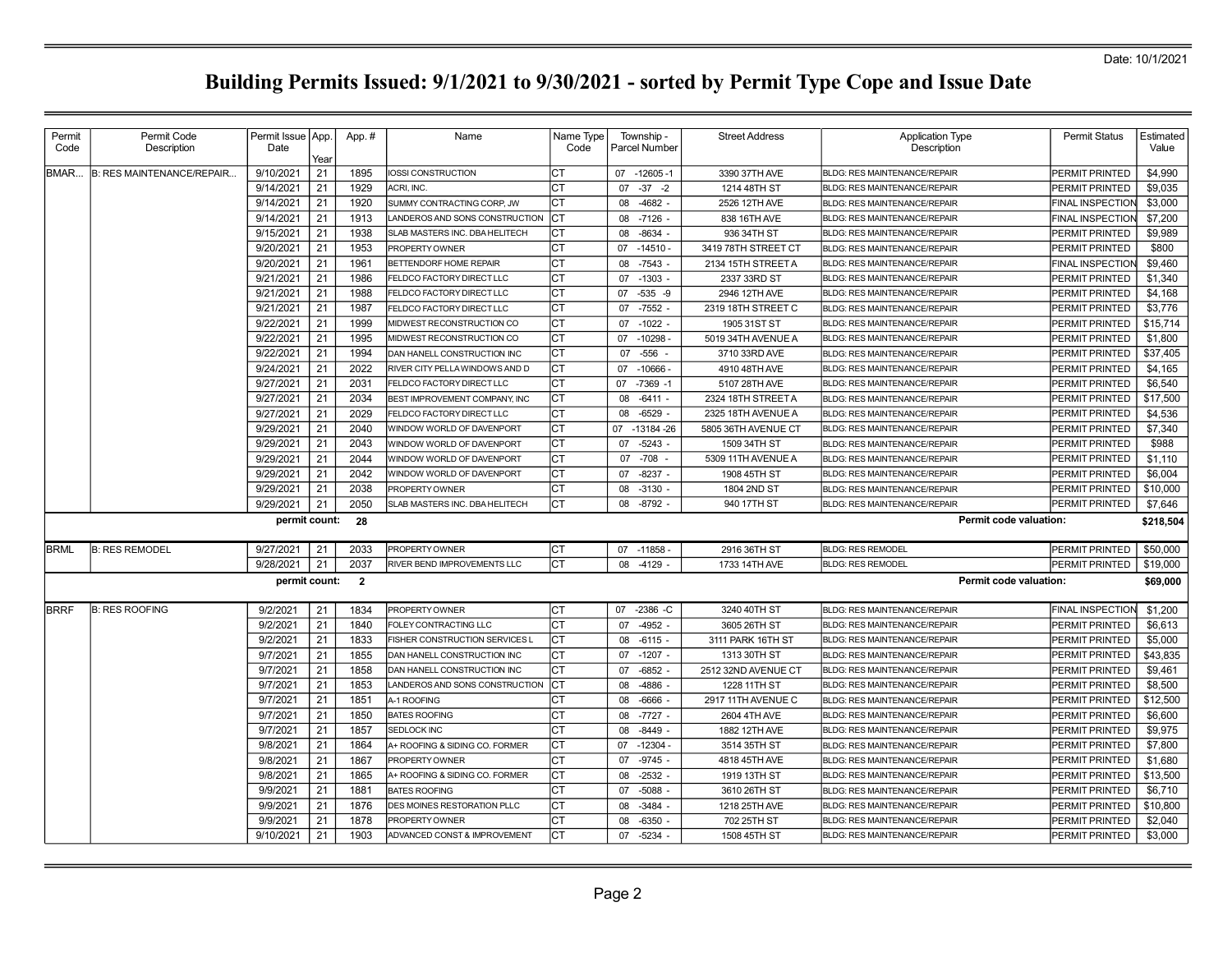| Permit      | Permit Code           | Permit Issue App. |      | App.# | Name                           | Name Type | Township -        | <b>Street Address</b> | <b>Application Type</b>             | <b>Permit Status</b>    | Estimated |
|-------------|-----------------------|-------------------|------|-------|--------------------------------|-----------|-------------------|-----------------------|-------------------------------------|-------------------------|-----------|
| Code        | Description           | Date              | Year |       |                                | Code      | Parcel Number     |                       | Description                         |                         | Value     |
| BRRF        | <b>B: RES ROOFING</b> | 9/14/2021         | 21   | 1911  | JOSH ACKERLAND CONSTRUCTION    | IСТ       | 07 -12864 -       | 2007 44TH ST          | <b>BLDG: RES MAINTENANCE/REPAIR</b> | PERMIT PRINTED          | \$9,800   |
|             |                       | 9/14/2021         | 21   | 1928  | MAYORGA HOME IMPROVEMENTS      | Iст       | 07<br>$-335 - 31$ | 3728 42ND AVE         | <b>BLDG: RES MAINTENANCE/REPAIR</b> | PERMIT PRINTED          | \$2,000   |
|             |                       | 9/14/2021         | 21   | 1909  | JOSH ACKERLAND CONSTRUCTION    | Iст       | 07<br>$-8511 -$   | 1907 GLENWOOD DR      | <b>BLDG: RES MAINTENANCE/REPAIR</b> | PERMIT PRINTED          | \$15,950  |
|             |                       | 9/14/2021         | 21   | 1915  | TRUJILLO CONSTRUCTION          | СT        | 08<br>$-205$      | 301 16TH AVE          | <b>BLDG: RES MAINTENANCE/REPAIR</b> | PERMIT PRINTED          | \$6,300   |
|             |                       | 9/15/2021         | 21   | 1939  | QC GENERAL, INC                | Iст       | 08<br>$-8942$     | 2124 7TH ST           | <b>BLDG: RES MAINTENANCE/REPAIR</b> | PERMIT PRINTED          | \$2,000   |
|             |                       | 9/20/2021         | 21   | 1954  | FOLEY CONTRACTING LLC          | CT        | 07<br>$-10516 -$  | 2813 53RD ST          | <b>BLDG: RES MAINTENANCE/REPAIR</b> | PERMIT PRINTED          | \$3,768   |
|             |                       | 9/20/2021         | 21   | 1968  | <b>SEDLOCK INC</b>             | СT        | 07<br>$-13061$    | 5302 16TH AVE         | <b>BLDG: RES MAINTENANCE/REPAIR</b> | PERMIT PRINTED          | \$6,890   |
|             |                       | 9/20/2021         | 21   | 1964  | <b>BATES ROOFING</b>           | Iст       | 07<br>$-6724 -$   | 3718 11TH AVE         | <b>BLDG: RES MAINTENANCE/REPAIR</b> | PERMIT PRINTED          | \$5,700   |
|             |                       | 9/20/2021         | 21   | 1969  | A-1 ROOFING                    | СT        | $-7303 -$<br>07   | 4515 11TH AVENUE A    | <b>BLDG: RES MAINTENANCE/REPAIR</b> | PERMIT PRINTED          | \$11,400  |
|             |                       | 9/20/2021         | 21   | 1957  | 3 B'S CONSTRUCTION & HOME IMPR | lст       | 07<br>$-9816 -$   | 3727 15TH STREET D    | <b>BLDG: RES MAINTENANCE/REPAIR</b> | PERMIT PRINTED          | \$5,100   |
|             |                       | 9/20/2021         | 21   | 1960  | POWER HOME SOLAR               | СT        | $-2413 -$<br>08   | 124 18TH AVE          | <b>BLDG: RES MAINTENANCE/REPAIR</b> | PERMIT PRINTED          | \$4,150   |
|             |                       | 9/20/2021         | 21   | 1965  | JOSH ACKERLAND CONSTRUCTION    | Iст       | $-6256$ -<br>08   | 429 46TH ST           | <b>BLDG: RES MAINTENANCE/REPAIR</b> | PERMIT PRINTED          | \$8,395   |
|             |                       | 9/20/2021         | 21   | 1963  | TRUJILLO CONSTRUCTION          | СT        | $-8297 -$<br>08   | 604 19TH ST           | BLDG: RES MAINTENANCE/REPAIR        | PERMIT PRINTED          | \$9,600   |
|             |                       | 9/21/2021         | 21   | 1985  | <b>CREW ROOFING</b>            | Iст       | 07<br>-6839       | 3105 26TH ST          | <b>BLDG: RES MAINTENANCE/REPAIR</b> | <b>FINAL INSPECTION</b> | \$14,745  |
|             |                       | 9/21/2021         | 21   | 1970  | LUJANO STONES LLC              | СT        | $-9308$<br>08     | 2718 8TH STREET CT    | BLDG: RES MAINTENANCE/REPAIR        | PERMIT PRINTED          | \$8,700   |
|             |                       | 9/22/2021         | 21   | 1994  | DAN HANELL CONSTRUCTION INC    | СT        | $-556$<br>07      | 3710 33RD AVE         | <b>BLDG: RES MAINTENANCE/REPAIR</b> | PERMIT PRINTED          | \$37,405  |
|             |                       | 9/22/2021         | 21   | 1991  | RUSS CHRISTANSON               | Iст       | 08<br>$-1650 -$   | 527 38TH ST           | <b>BLDG: RES MAINTENANCE/REPAIR</b> | PERMIT PRINTED          | \$4,000   |
|             |                       | 9/22/2021         | 21   | 1992  | OLDE TOWN ROOFING              | Iст       | 08<br>$-9188$     | 1158 33RD STREET CT   | <b>BLDG: RES MAINTENANCE/REPAIR</b> | PERMIT PRINTED          | \$9,600   |
|             |                       | 9/23/2021         | 21   | 2012  | 3 B'S CONSTRUCTION & HOME IMPR | Iст       | $-13198$<br>07    | 4319 27TH AVENUE CT   | <b>BLDG: RES MAINTENANCE/REPAIR</b> | PERMIT PRINTED          | \$6,900   |
|             |                       | 9/23/2021         | 21   | 2013  | DAN HANELL CONSTRUCTION INC    | СT        | 08 -7673 -        | 731 22ND STREET A     | BLDG: RES MAINTENANCE/REPAIR        | PERMIT PRINTED          | \$4,500   |
|             |                       | 9/27/2021         | 21   | 2028  | <b>VERN'S HOME IMPROVEMENT</b> | СT        | $07 - 1477 -$     | 2457 33RD ST          | <b>BLDG: RES MAINTENANCE/REPAIR</b> | PERMIT PRINTED          | \$6,100   |
|             |                       | 9/27/2021         | 21   | 2025  | <b>/ERN'S HOME IMPROVEMENT</b> | CТ        | $-652$<br>08      | 1167 26TH STREET A    | <b>BLDG: RES MAINTENANCE/REPAIR</b> | PERMIT PRINTED          | \$2,400   |
|             |                       | 9/28/2021         | 21   | 2035  | FISHER CONSTRUCTION SERVICES L | Iст       | $-7500 -$<br>08   | 2123 14TH ST          | <b>BLDG: RES MAINTENANCE/REPAIR</b> | PERMIT PRINTED          | \$9,500   |
|             |                       | 9/29/2021         | 21   | 2048  | <b>CREW ROOFING</b>            | СT        | $-6490$<br>07     | 3822 10TH AVENUE CT   | <b>BLDG: RES MAINTENANCE/REPAIR</b> | PERMIT PRINTED          | \$5,800   |
|             |                       | 9/29/2021         | 21   | 2039  | BURRAGE ROOFING CONSTRUCTION   | lст       | 07 -7289          | 1124 46TH STREET PL   | <b>BLDG: RES MAINTENANCE/REPAIR</b> | PERMIT PRINTED          | \$6,000   |
|             |                       | 9/29/2021         | 21   | 2038  | PROPERTY OWNER                 | СT        | 08<br>$-3130 -$   | 1804 2ND ST           | <b>BLDG: RES MAINTENANCE/REPAIR</b> | PERMIT PRINTED          | \$10,000  |
|             |                       | 9/29/2021         | 21   | 2045  | A-1 ROOFING                    | Iст       | 08<br>-9199       | 150 23RD AVE          | <b>BLDG: RES MAINTENANCE/REPAIR</b> | PERMIT PRINTED          | \$9,200   |
|             |                       | 9/30/2021         | 21   | 2074  | PROPERTY OWNER                 | Iст       | $-12594$<br>07    | 5510 31ST AVENUE CT   | <b>BLDG: RES MAINTENANCE/REPAIR</b> | PERMIT PRINTED          | \$3,275   |
|             |                       | 9/30/2021         | 21   | 2070  | <b>PROPERTY OWNER</b>          | СT        | $-4034 -$<br>08   | 240 43RD ST           | <b>BLDG: RES MAINTENANCE/REPAIR</b> | PERMIT PRINTED          | \$840     |
|             |                       | 9/30/2021         | 21   | 2073  | STORM RECOVERY ROOFING & SIDIN | Iст       | $-8560$<br>08     | 967 40TH ST           | <b>BLDG: RES MAINTENANCE/REPAIR</b> | PERMIT PRINTED          | \$5,950   |
|             |                       | permit count:     |      | 46    |                                |           |                   |                       | Permit code valuation:              |                         | \$385,182 |
| <b>BRSD</b> | <b>B: RES SIDING</b>  | 9/2/2021          | 21   | 1843  | FOLEY CONTRACTING LLC          | IСТ       | $-535 -2$<br>07   | 2904 12TH AVE         | <b>BLDG: RES MAINTENANCE/REPAIR</b> | PERMIT PRINTED          | \$2,711   |
|             |                       | 9/7/2021          | 21   | 1848  | PROPERTY OWNER                 | СT        | 07 -10109 -       | 5017 44TH AVENUE CT   | <b>BLDG: RES MAINTENANCE/REPAIR</b> | PERMIT PRINTED          | \$2.275   |
|             |                       | 9/7/2021          | 21   | 1855  | DAN HANELL CONSTRUCTION INC    | СT        | 07<br>$-1207 -$   | 1313 30TH ST          | <b>BLDG: RES MAINTENANCE/REPAIR</b> | PERMIT PRINTED          | \$43,835  |
|             |                       | 9/7/2021          | 21   | 1852  | PROPERTY OWNER                 | lст       | 07<br>$-2436 - C$ | 2203 44TH ST          | <b>BLDG: RES MAINTENANCE/REPAIR</b> | PERMIT PRINTED          | \$2,000   |
|             |                       | 9/14/2021         | 21   | 1917  | BEST IMPROVEMENT COMPANY, INC  | Iст       | $-570 -2$<br>07   | 1808 36TH ST          | <b>BLDG: RES MAINTENANCE/REPAIR</b> | PERMIT PRINTED          | \$8,340   |
|             |                       | 9/20/2021         | 21   | 1962  | ADVANCED CONST & IMPROVEMENT   | lст       | 07<br>$-12656$    | 7508 37TH AVE         | <b>BLDG: RES MAINTENANCE/REPAIR</b> | PERMIT PRINTED          | \$18,200  |
|             |                       | 9/20/2021         | 21   | 1959  | A+ ROOFING & SIDING CO. FORMER | СT        | 08<br>$-6302 -$   | 916 25TH ST           | BLDG: RES MAINTENANCE/REPAIR        | PERMIT PRINTED          | \$12,575  |
|             |                       | 9/22/2021         | 21   | 1994  | DAN HANELL CONSTRUCTION INC    | СT        | $-556 -$<br>07    | 3710 33RD AVE         | <b>BLDG: RES MAINTENANCE/REPAIR</b> | PERMIT PRINTED          | \$37,405  |
|             |                       | 9/22/2021         | 21   | 1993  | A&J CONSTRUCTION               | IСТ       | $-6032 -$<br>08   | 1610 11TH AVE         | <b>BLDG: RES MAINTENANCE/REPAIR</b> | PERMIT PRINTED          | \$20,000  |
|             |                       | 9/23/2021         | 21   | 2014  | <b>CARPENTER DAN</b>           | СT        | 07<br>$-6732 -$   | 3653 15TH AVENUE CT   | BLDG: RES MAINTENANCE/REPAIR        | PERMIT PRINTED          | \$20,020  |
|             |                       | 9/27/2021         | 21   | 2034  | BEST IMPROVEMENT COMPANY, INC  | Iст       | $-6411 -$<br>08   | 2324 18TH STREET A    | <b>BLDG: RES MAINTENANCE/REPAIR</b> | PERMIT PRINTED          | \$17,500  |
|             |                       | 9/28/2021         | 21   | 2036  | FISHER CONSTRUCTION SERVICES L | Iст       | 07 -1843 -        | 1639 33RD ST          | <b>BLDG: RES MAINTENANCE/REPAIR</b> | PERMIT PRINTED          | \$6,000   |
|             |                       | 9/29/2021         | 21   | 2038  | PROPERTY OWNER                 | <b>CT</b> | 08 -3130 -        | 1804 2ND ST           | <b>BLDG: RES MAINTENANCE/REPAIR</b> | PERMIT PRINTED          | \$10,000  |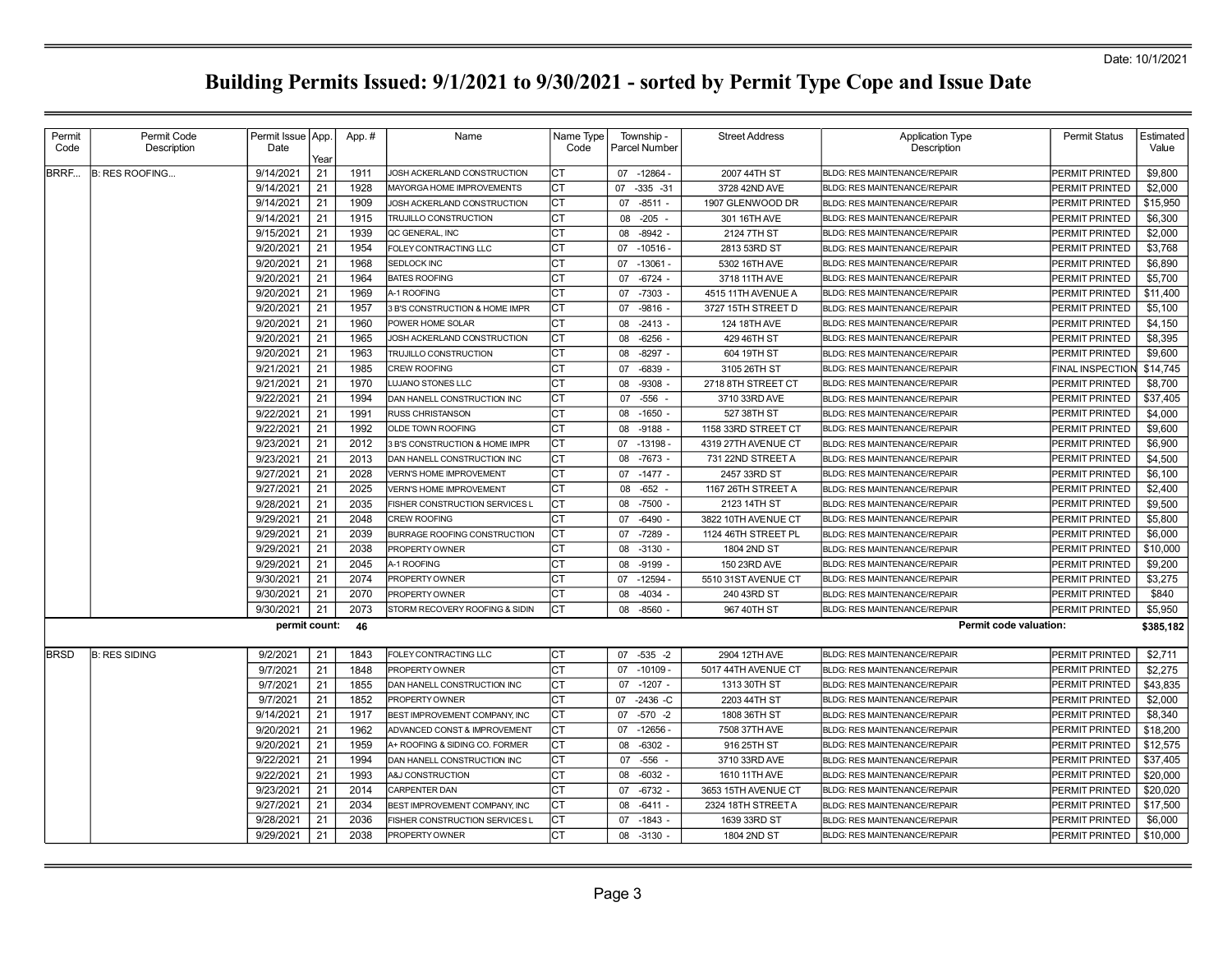| Permit<br>Code                                                            | Permit Code<br>Description          | Permit Issue   App.<br>Date | Year | App.#                    | Name                                               | Name Type<br>Code | Township -<br>Parcel Number | <b>Street Address</b> | <b>Application Type</b><br>Description | <b>Permit Status</b>    | Estimated<br>Value |
|---------------------------------------------------------------------------|-------------------------------------|-----------------------------|------|--------------------------|----------------------------------------------------|-------------------|-----------------------------|-----------------------|----------------------------------------|-------------------------|--------------------|
| BRSD.                                                                     | <b>B: RES SIDING</b>                | 9/30/2021                   | 21   | 2074                     | PROPERTY OWNER                                     | Iст               | 07 -12594 -                 | 5510 31ST AVENUE CT   | <b>BLDG: RES MAINTENANCE/REPAIR</b>    | PERMIT PRINTED          | \$3,275            |
|                                                                           |                                     | permit count:               |      | 14                       |                                                    |                   |                             |                       | Permit code valuation:                 |                         | \$204,136          |
| <b>BSFH</b>                                                               | <b>B: RES SINGLE FAMILY</b>         | 9/14/2021                   | 21   | 1919                     | HAZELWOOD HOMES INC<br><b>DEMARLIE MAINTENANCE</b> | Iст<br>lsc        | 07 -14967 -                 | 4204 33RD AVE         | BLDG:RES/NEW, SINGLE FAMILY DETACHED   | PERMIT PRINTED          | \$329,800          |
|                                                                           |                                     | permit count:               |      | $\overline{\phantom{0}}$ |                                                    |                   |                             |                       | Permit code valuation:                 |                         | \$329,800          |
| <b>IBSHD</b>                                                              | <b>B: RES SHED/ACCESSORY BLDG</b>   | 9/21/2021                   | 21   | 1982                     | PROPERTY OWNER                                     | lст               | 07 -13284                   | 4111 28TH AVE         | <b>BLDG: RES MAINTENANCE/REPAIR</b>    | PERMIT PRINTED          | \$5,000            |
|                                                                           |                                     | permit count:               |      | $\overline{1}$           |                                                    |                   |                             |                       | <b>Permit code valuation:</b>          |                         | \$5,000            |
| <b>BSMT</b>                                                               | <b>B: RES BASEMENT WATERPROOF</b>   | 9/8/2021                    | 21   | 1863                     | SLAB MASTERS INC. DBA HELITECH                     | Iст               | $-4942 -$<br>07             | 2317 46TH ST          | <b>BLDG: RES MAINTENANCE/REPAIR</b>    | PERMIT PRINTED          | \$8,981            |
|                                                                           |                                     | 9/15/2021                   | 21   | 1937                     | MIDWEST RECONSTRUCTION CO                          | Iст               | $-220 - 12$<br>80           | 3225 7TH ST           | <b>BLDG: RES MAINTENANCE/REPAIR</b>    | PERMIT PRINTED          | \$3,196            |
|                                                                           |                                     | 9/29/2021                   | 21   | 2049                     | MIDWEST RECONSTRUCTION CO                          | lст               | 07 -11708 -                 | 3416 11TH AVENUE PL   | <b>BLDG: RES MAINTENANCE/REPAIR</b>    | PERMIT PRINTED          | \$4,972            |
| <b>Permit code valuation:</b><br>permit count:<br>$\overline{\mathbf{3}}$ |                                     |                             |      |                          |                                                    |                   | \$17,149                    |                       |                                        |                         |                    |
| <b>IBTWR</b>                                                              | <b>B: COML CELLULAR STATION/TOW</b> | 9/8/202                     | 21   | 1861                     | DEERFIELD CONTRUCTION GROUP                        | Iст               | 07 -14709                   | 4500 38TH AVE         | <b>BLDG: RES MAINTENANCE/REPAIR</b>    | PERMIT PRINTED          | \$15,000           |
|                                                                           |                                     | permit count:               |      | $\blacksquare$           |                                                    |                   |                             |                       | <b>Permit code valuation:</b>          |                         | \$15,000           |
| <b>BWKH</b>                                                               | <b>B: WRECK HOUSE</b>               | 9/10/2021                   | 21   | 1883                     | MIDWEST COMPLETE CONSTRUCTION                      | Iст               | $-2988$<br>08               | 617 24TH ST           | WRECK: 1 FAMILY HOUSE                  | PERMIT PRINTED          | \$15,000           |
|                                                                           |                                     | 9/10/2021                   | 21   | 1882                     | MIDWEST COMPLETE CONSTRUCTION                      | Iст               | 08<br>$-2999-$              | 2317 7TH AVE          | <b>ENG: DRAINAGE PERMIT</b>            | PERMIT PRINTED          | \$0                |
|                                                                           |                                     | 9/29/2021                   | 21   | 2047                     | MILLER TRUCKING & EXCAVATING                       | Iст               | 08<br>$-435$                | 723 22ND ST           | <b>WRECK: 1 FAMILY HOUSE</b>           | PERMIT PRINTED          | \$0                |
|                                                                           |                                     | permit count:               |      | $\overline{\mathbf{3}}$  |                                                    |                   |                             |                       | <b>Permit code valuation:</b>          |                         | \$15,000           |
| DRN <sub>1</sub>                                                          | <b>ENG: CLASS 1 DRAINAGE</b>        | 9/8/2021                    | 21   | 1869                     | KELLY CONSTRUCTION OF DAV., INC                    | lст               | 07 -12907 -                 | 3409 14TH STREET A    | BLDG: RES DRIVEWAY & SIDEWALK          | <b>FINAL INSPECTION</b> | \$0                |
|                                                                           |                                     | 9/9/2021                    | 21   | 1879                     | K.J.D CONCRETE                                     | Iст               | -891<br>07                  | 4218 28TH AVE         | <b>BLDG: RES DRIVEWAY</b>              | <b>FINAL INSPECTION</b> | \$0                |
|                                                                           |                                     | 9/10/2021                   | 21   | 1882                     | MIDWEST COMPLETE CONSTRUCTION                      | lст               | $-2999-$<br>08              | 2317 7TH AVE          | <b>ENG: DRAINAGE PERMIT</b>            | PERMIT PRINTED          | \$0                |
|                                                                           |                                     | 9/13/2021                   | 21   | 1907                     | CROSS CONCRETE CONSTRUCTION                        | Iст               | 07 -12743                   | 1721 55TH STREET PL   | <b>BLDG: RES DRIVEWAY</b>              | PERMIT PRINTED          | \$0                |
|                                                                           |                                     | 9/14/2021                   | 21   | 1919                     | HAZELWOOD HOMES INC<br><b>DEMARLIE MAINTENANCE</b> | Iст<br>lsc        | 07<br>$-14967 -$            | 4204 33RD AVE         | BLDG:RES/NEW, SINGLE FAMILY DETACHED   | PERMIT PRINTED          | \$329,800          |
|                                                                           |                                     | 9/14/2021                   | 21   | 1927                     | KLARKOWSKI CONSTRUCTION                            | lст               | 07 -7307 -                  | 4500 11TH AVENUE A    | <b>BLDG: RES DRIVEWAY</b>              | PERMIT PRINTED          | \$0                |
|                                                                           |                                     | 9/14/2021                   | 21   | 1926                     | COACH HOUSE GARAGES<br>KOEHLER ELECTRIC INC, J W   | Iст<br>lsc        | 08 -7504 -                  | 2137 14TH ST          | <b>BLDG: GARAGES/CARPORTS</b>          | PERMIT PRINTED          | \$30,464           |
|                                                                           |                                     | 9/15/2021                   | 21   | 1941                     | PROPERTY OWNER                                     | lст               | 07 -6273 -                  | 2406 47TH ST          | <b>BLDG: RES MAINTENANCE/REPAIR</b>    | PERMIT PRINTED          | \$0                |
|                                                                           |                                     | 9/15/2021                   | 21   | 1940                     | ADVANCED CONST & IMPROVEMENT                       | <b>CT</b>         | $-3374 -$<br>08             | 2610 15TH AVE         | <b>BLDG: GARAGES/CARPORTS</b>          | PERMIT PRINTED          | \$21,000           |
|                                                                           |                                     | 9/20/2021                   | 21   | 1967                     | CROSS CONCRETE CONSTRUCTION                        | Iст               | 07 -13847 -                 | 3723 77TH STREET CT   | <b>ENG: DRAINAGE PERMIT</b>            | PERMIT PRINTED          | \$0                |
|                                                                           |                                     | 9/22/2021                   | 21   | 1990                     | <b>TAYLOR EXCAVATION</b>                           | Iст               | $-8869$<br>08               | 2915 2ND ST           | <b>BLDG: RES DRIVEWAY</b>              | PERMIT PRINTED          | \$0                |
|                                                                           |                                     | 9/24/2021                   | 21   | 2023                     | EVANS CONCRETE AND EXCAVCTING,                     | Iст               | $-13821 -$<br>07            | 3514 33RD STREET CT   | <b>BLDG: RES DRIVEWAY</b>              | PERMIT PRINTED          | \$0                |
|                                                                           |                                     | 9/24/2021                   | 21   | 2024                     | EVANS CONCRETE AND EXCAVCTING,                     | Iст               | $-13864 -$<br>07            | 3505 33RD STREET CT   | <b>BLDG: RES DRIVEWAY</b>              | PERMIT PRINTED          | \$0                |
|                                                                           |                                     | 9/29/2021                   | 21   | 2047                     | MILLER TRUCKING & EXCAVATING                       | Iст               | 08 -435 -                   | 723 22ND ST           | WRECK: 1 FAMILY HOUSE                  | PERMIT PRINTED          | \$0                |
|                                                                           |                                     | permit count:               |      | 14                       |                                                    |                   |                             |                       | Permit code valuation:                 |                         | \$381,264          |
| DRN <sub>2</sub>                                                          | <b>ENG: CLASS 2 DRAINAGE</b>        | 9/15/2021                   | 21   | 1936                     | RUSSELL CONSTRUCTION                               | Iст               | 08 -4394                    | 501 RIVER DR          | <b>ENG: DRAINAGE PERMIT</b>            | PERMIT PRINTED          | \$0                |
|                                                                           |                                     | permit count:               |      | $\overline{\phantom{1}}$ |                                                    |                   |                             |                       | Permit code valuation:                 |                         | \$0                |
| lЕC                                                                       | E: COML ELECTRICAL                  | 9/2/2021                    | 21   | 1835                     | POINT ELECTRIC                                     | lст               | $-5447 - 1$<br>80           | 1500 RIVER DR         | ELEC: REMODEL                          | <b>FINAL INSPECTION</b> | \$0                |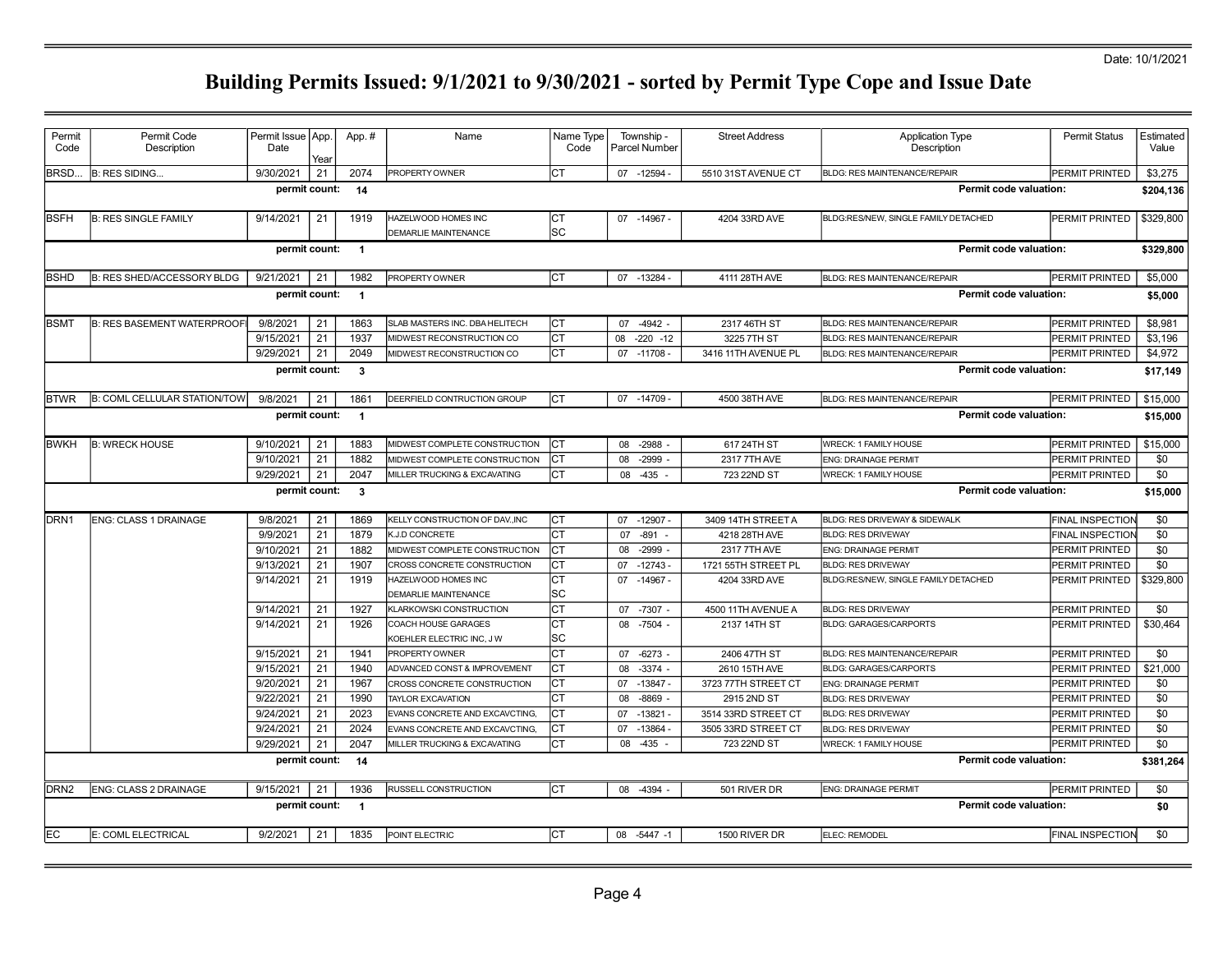| Permit<br>Code | Permit Code<br>Description | Permit Issue App.<br>Date |      | App.#          | Name                                                  | Name Type<br>Code | Township -<br>Parcel Number | <b>Street Address</b> | <b>Application Type</b><br>Description       | <b>Permit Status</b>    | Estimated<br>Value |
|----------------|----------------------------|---------------------------|------|----------------|-------------------------------------------------------|-------------------|-----------------------------|-----------------------|----------------------------------------------|-------------------------|--------------------|
|                |                            |                           | Year |                |                                                       |                   |                             |                       |                                              |                         |                    |
| EC             | E: COML ELECTRICAL         | 9/29/2021                 | 21   | 1874           | MEYCON CONSTRUCTION<br>BLACKHAWK ELECTRIC ENTERPRISES | <b>CT</b><br>SC   | 07 -12834 -1                | 4401 16TH ST          | <b>BLDG: COML REMODEL</b>                    | PERMIT PRINTED          | \$150,000          |
|                |                            | 9/29/2021                 | 21   | 1585           | BUSH CONSTRUCTION COMPANY INC                         | Iст               | 08 -5430 -                  | 1209 4TH AVE          | <b>BLDG: COML REMODEL</b>                    | PERMIT PRINTED          | \$308,772          |
|                |                            |                           |      |                | CRAWFORD HEATING & COOLING                            | lsc               |                             |                       |                                              |                         |                    |
|                |                            |                           |      |                | CRAWFORD COMPANY                                      | sc                |                             |                       |                                              |                         |                    |
|                |                            |                           |      |                | <b>HAWKEYE ELECTRIC</b>                               | SC                |                             |                       |                                              |                         |                    |
|                |                            | permit count: 3           |      |                |                                                       |                   |                             |                       | Permit code valuation:                       |                         | \$458,772          |
| <b>IENB</b>    | <b>B: RES DRIVEWAY</b>     | 9/8/2021                  | 21   | 1869           | KELLY CONSTRUCTION OF DAV., INC                       | СT                | 07 -12907 -                 | 3409 14TH STREET A    | BLDG: RES DRIVEWAY & SIDEWALK                | PERMIT PRINTED          | \$0                |
|                |                            | 9/9/2021                  | 21   | 1879           | K.J.D CONCRETE                                        | СT                | $-891$<br>07                | 4218 28TH AVE         | <b>BLDG: RES DRIVEWAY</b>                    | PERMIT PRINTED          | \$0                |
|                |                            | 9/13/2021                 | 21   | 1907           | CROSS CONCRETE CONSTRUCTION                           | lст               | 07<br>$-12743-$             | 1721 55TH STREET PL   | <b>BLDG: RES DRIVEWAY</b>                    | <b>PERMIT PRINTED</b>   | \$0                |
|                |                            | 9/14/2021                 | 21   | 1927           | KLARKOWSKI CONSTRUCTION                               | <b>CT</b>         | $-7307 -$<br>07             | 4500 11TH AVENUE A    | <b>BLDG: RES DRIVEWAY</b>                    | <b>PERMIT PRINTED</b>   | \$0                |
|                |                            | 9/22/2021                 | 21   | 1990           | <b>TAYLOR EXCAVATION</b>                              | Iст               | $-8869$<br>08               | 2915 2ND ST           | <b>BLDG: RES DRIVEWAY</b>                    | PERMIT PRINTED          | \$0                |
|                |                            | 9/24/2021                 | 21   | 2023           | EVANS CONCRETE AND EXCAVCTING,                        | lст               | 07<br>$-13821 -$            | 3514 33RD STREET CT   | <b>BLDG: RES DRIVEWAY</b>                    | PERMIT PRINTED          | \$0                |
|                |                            | 9/24/2021                 | 21   | 2024           | EVANS CONCRETE AND EXCAVCTING,                        | CT                | $-13864 -$<br>07            | 3505 33RD STREET CT   | <b>BLDG: RES DRIVEWAY</b>                    | PERMIT PRINTED          | \$0                |
|                |                            | permit count:             |      | $\overline{7}$ |                                                       |                   |                             |                       | Permit code valuation:                       |                         | \$0                |
| <b>ENC</b>     | <b>B: COML SIDEWALK</b>    | 9/15/2021                 | 21   | 1943           | NEW CONCRETE CONSTRUCTION                             | Iст               | 08 -1104                    | 435 22ND AVE          | <b>BLDG: COML SIDEWALK</b>                   | PERMIT PRINTED          | \$0                |
|                |                            | permit count:             |      | $\overline{1}$ |                                                       |                   |                             |                       | <b>Permit code valuation:</b>                |                         | \$0                |
| ler            | E: RES ELECTRICAL          | 9/1/2021                  | 21   | 1750           | PROPERTY OWNER                                        | СT                | $-392 -$<br>08              | 1708 11TH AVE         | <b>BLDG: RES REMODEL</b>                     | <b>PERMIT PRINTED</b>   | \$39,000           |
|                |                            |                           |      |                | PIKUZA ELECTRIC INC                                   | lsc               |                             |                       |                                              |                         |                    |
|                |                            | 9/2/2021                  | 21   | 1537           | REUTHER CONSTRUCTION                                  | <b>CT</b>         | 08 -1692 -                  | 1136 22ND ST          | <b>BLDG: GARAGES/CARPORTS</b>                | PERMIT PRINTED          | \$24,000           |
|                |                            |                           |      |                | ADVANTAGE ELCTRL SERVICES INC                         | lsc               |                             |                       |                                              |                         |                    |
|                |                            | 9/2/2021                  | 21   | 1836           | QUAD CITY ELECTRIC COMPANY                            | СT                | $-208 -$<br>08              | 179 16TH AVE          | ELEC: WIRING, MISC                           | <b>FINAL INSPECTION</b> | \$0                |
|                |                            | 9/2/2021                  | 21   | 1841           | ADVANTAGE ELCTRL SERVICES INC                         | lст               | 08<br>$-4156$ -             | 554 20TH AVE          | ELEC: REMODEL                                | PERMIT PRINTED          | \$0                |
|                |                            | 9/3/2021                  | 21   | 1847           | TRI-CITY ELECTRIC COMPANY                             | Iст               | $-10744-$<br>07             | 3516 52ND ST          | ELEC: WIRING, MISC                           | FINAL INSPECTION        | \$0                |
|                |                            | 9/3/2021                  | 21   | 1846           | ELECTRIC DOCTOR SERVICE LLC                           | Іст               | $-359 -$<br>07              | 3331 43RD AVE         | ELEC: SERVICE                                | PERMIT PRINTED          | \$0                |
|                |                            | 9/10/2021                 | 21   | 1890           | PROPERTY OWNER                                        | <b>CT</b>         | 08<br>$-2804 -$             | 201 5TH AVE           | BLDG: RES MAINTENANCE/REPAIR                 | PERMIT PRINTED          | \$5,280            |
|                |                            |                           |      |                | PROPERTY OWNER                                        | SC                |                             |                       |                                              |                         |                    |
|                |                            | 9/13/2021                 | 21   | 1233           | <b>TRAPKUS BUILD</b>                                  | СT                | $7777 - -$                  | 4108 29TH AVENUE DR   | BLDG:RES/NEW, SINGLE FAMILY ATTD (TOWNHOUSE) | PERMIT PRINTED          | \$107,000          |
|                |                            |                           |      |                | DEMARLIE MAINTENANCE                                  | SC                |                             |                       |                                              |                         |                    |
|                |                            |                           |      |                | CAMPBELL ELECTRIC                                     | lsc               |                             |                       |                                              |                         |                    |
|                |                            | 9/13/2021                 | 21   | 1236           | <b>TRAPKUS BUILD</b>                                  | СT                | $77777 - -$                 | 4102 29TH AVENUE DR   | BLDG:RES/NEW, SINGLE FAMILY ATTD (TOWNHOUSE) | PERMIT PRINTED          | \$107,000          |
|                |                            |                           |      |                | <b>DEMARLIE MAINTENANCE</b>                           | lsc               |                             |                       |                                              |                         |                    |
|                |                            |                           |      |                | CAMPBELL ELECTRIC                                     | lsc               |                             |                       |                                              |                         |                    |
|                |                            | 9/13/2021                 | 21   | 1237           | <b>TRAPKUS BUILD</b>                                  | <b>CT</b>         | $77777 - -$                 | 4104 29TH AVENUE DR   | BLDG:RES/NEW, SINGLE FAMILY DETACHED         | PERMIT PRINTED          | \$101,000          |
|                |                            |                           |      |                | <b>DEMARLIE MAINTENANCE</b>                           | lsc               |                             |                       |                                              |                         |                    |
|                |                            |                           |      |                | CAMPBELL ELECTRIC                                     | SC                |                             |                       |                                              |                         |                    |
|                |                            | 9/13/2021                 | 21   | 1240           | <b>TRAPKUS BUILD</b>                                  | СT                | $77777 - -$                 | 4106 29TH AVENUE DR   | BLDG:RES/NEW, SINGLE FAMILY DETACHED         | PERMIT PRINTED          | \$101,000          |
|                |                            |                           |      |                | <b>DEMARLIE MAINTENANCE</b>                           | lsc               |                             |                       |                                              |                         |                    |
|                |                            |                           |      |                | CAMPBELL ELECTRIC                                     | lsc               |                             |                       |                                              |                         |                    |
|                |                            | 9/15/2021                 | 21   | 891            | BUREAU CO. POOL BUILDERS, INC                         | СT                | 07 -12308 -                 | 3507 35TH AVE         | <b>BLDG: MISC STRUCTURE</b>                  | FINAL INSPECTION        | \$5,583            |
|                |                            |                           |      |                | PIZANO ELECTRIC INC                                   | lsc               |                             |                       |                                              |                         |                    |
|                |                            | 9/16/2021                 | 21   | 1945           | KOEHLER ELECTRIC INC, J W                             | СT                | $-12725-$<br>07             | 1805 55TH STREET PL   | ELEC: WIRING, MISC                           | PERMIT PRINTED          | \$0                |
|                |                            | 9/16/2021                 | 21   | 1944           | <b>&amp; LELECTRIC INC</b>                            | <b>CT</b>         | 08 -8486 -                  | 916 39TH STREET CT    | ELEC: REWIRE                                 | FINAL INSPECTION        | \$0                |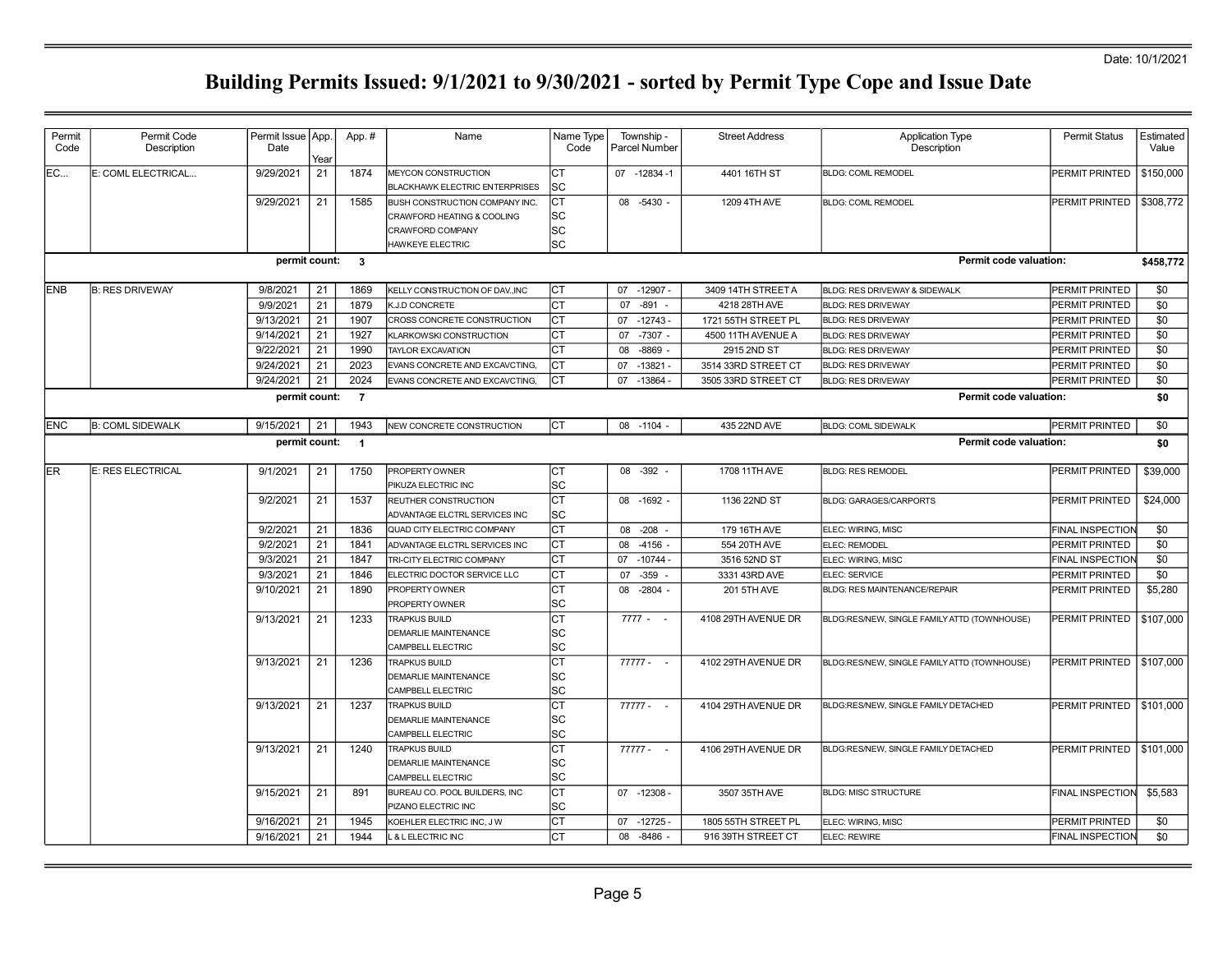| Permit<br>Code | Permit Code<br>Description | Permit Issue   App.<br>Date | Year | App.# | Name                                                                                                   | Name Type<br>Code        | Township -<br>Parcel Number | <b>Street Address</b>     | <b>Application Type</b><br>Description       | <b>Permit Status</b>       | Estimated<br>Value |
|----------------|----------------------------|-----------------------------|------|-------|--------------------------------------------------------------------------------------------------------|--------------------------|-----------------------------|---------------------------|----------------------------------------------|----------------------------|--------------------|
| ER             | E: RES ELECTRICAL          | 9/16/2021                   | 20   | 2266  | <b>TRAPKUS BUILD</b><br>CAMPBELL ELECTRIC<br><b>DEMARLIE MAINTENANCE</b><br>PRECISION AIR HTG & AC INC | Iст<br>lsc<br>lsc<br>lsc | $77777 - -$                 | 4115 29TH AVENUE DR       | BLDG:RES/NEW, SINGLE FAMILY ATTD (TOWNHOUSE) | FINAL INSPECTION \$107,000 |                    |
|                |                            | 9/20/2021                   | 21   | 1955  | TRI-CITY ELECTRIC COMPANY                                                                              | lст                      | 08 -3518 -                  | 2606 12TH ST              | ELEC: SERVICE                                | PERMIT PRINTED             | \$0                |
|                |                            | 9/20/2021                   | 21   | 1956  | <b>TRI-CITY ELECTRIC COMPANY</b>                                                                       | Iст                      | $-7377 -$<br>08             | 2309 6TH ST               | ELEC: SERVICE                                | <b>FINAL INSPECTION</b>    | \$0                |
|                |                            | 9/21/2021                   | 21   | 1989  | CLEVENGER ELECTRIC                                                                                     | Iст                      | $-6411 -$<br>07             | 1011 40TH ST              | ELEC: SERVICE                                | PERMIT PRINTED             | \$0                |
|                |                            | 9/22/2021                   | 21   | 754   | SHAW ELECTRIC INC                                                                                      | lsc                      | $-9110 -$<br>08             | 722 23RD AVENUE CT        | <b>BLDG: GARAGES/CARPORTS</b>                | FINAL INSPECTION           | \$8,800            |
|                |                            | 9/23/2021                   | 21   | 2003  | KOEHLER ELECTRIC INC, J W                                                                              | Iст                      | $-14817 -$<br>07            | 3502 72ND ST              | ELEC: WIRING, MISC                           | PERMIT PRINTED             | \$0                |
|                |                            | 9/24/2021                   | 21   | 2017  | ELECTRIC DOCTOR SERVICE LLC                                                                            | Iст                      | $07 - 14013$                | 7115 36TH AVENUE B CT     | ELEC: WIRING, MISC                           | PERMIT PRINTED             | \$0                |
|                |                            | 9/24/2021                   | 21   | 2015  | ELECTRIC DOCTOR SERVICE LLC                                                                            | Iст                      | 07<br>$-5063$               | 3704 26TH ST              | ELEC: WIRING, MISC                           | PERMIT PRINTED             | \$0                |
|                |                            | 9/29/2021                   | 21   | 2051  | <b>QUINN ELECTRIC</b>                                                                                  | Iст                      | 07<br>$-10330 -$            | 3601 38TH ST              | ELEC: SERVICE                                | PERMIT PRINTED             | \$0                |
|                |                            | 9/29/2021                   | 21   | 2041  | KLINGBORG ELECTRIC, ROBERT                                                                             | Iст                      | $-5731 -$<br>07             | 1877 24TH AVENUE CT       | ELEC: SERVICE                                | <b>FINAL INSPECTION</b>    | \$0                |
|                |                            | 9/29/2021                   | 21   | 2052  | KOEHLER ELECTRIC INC, J W                                                                              | Iст                      | $-6490 -1$<br>80            | 5333 6TH AVE              | ELEC: REMODEL                                | <b>PERMIT PRINTED</b>      | \$0                |
|                |                            | 9/29/2021                   | 21   | 1926  | COACH HOUSE GARAGES<br>KOEHLER ELECTRIC INC, J W                                                       | Iст<br>lsc               | 08 -7504 -                  | 2137 14TH ST              | <b>BLDG: GARAGES/CARPORTS</b>                | PERMIT PRINTED             | \$30,464           |
|                |                            | 9/30/2021                   | 21   | 1571  | BRAD CHUMBLEY CUSTOM BUILDER<br><b>BLONDELL PLUMBING SERVICES</b><br>POINT ELECTRIC                    | Iст<br>lsc<br>lsc        | 07 -9567 -                  | 1317 34TH AVENUE A        | <b>BLDG: GARAGES/CARPORTS</b>                | PERMIT PRINTED             | \$150,000          |
|                |                            | 9/30/2021                   | 21   | 1535  | PROPERTY OWNER<br>POINT ELECTRIC                                                                       | lст<br>lsc               | 08 -4804 -                  | 1015 12TH AVE             | <b>BLDG: RES REMODEL</b>                     | PERMIT PRINTED             | \$32,160           |
|                |                            | permit count: 28            |      |       |                                                                                                        |                          |                             |                           | <b>Permit code valuation:</b>                |                            | \$818,287          |
| <b>MC</b>      | M: COML MECHANICAL         | 9/10/2021                   | 21   | 1884  | BRADY COMPANY, JL                                                                                      | lст                      | $-12548$<br>07              | 4601 53RD ST              | HTG: OTHER. INSTALL/REPLACE                  | PERMIT PRINTED             | \$7,000            |
|                |                            | 9/10/2021                   | 21   | 1888  | <b>SCHEBLER COMPANY</b>                                                                                | lст                      | 07 -12781 -                 | 5030 38TH AVE             | HTG: AIR CONDITIONING, REPLACE               | PERMIT PRINTED             | \$4,660            |
|                |                            | 9/10/2021                   | 21   | 1900  | KALE HEATING & AC                                                                                      | lст                      | $-6838 -$<br>08             | 2423 16TH ST              | HTG: AIR CONDITIONING, REPLACE               | PERMIT PRINTED             | \$6,498            |
|                |                            | 9/13/2021                   | 21   | 1905  | PETERSEN PLUMBING & HEATING CO                                                                         | Iст                      | $-1252 -$<br>07             | 3152 AVENUE OF THE CITIES | HTG: FURNACE/AC, REPLACE                     | PERMIT PRINTED             | \$13,840           |
|                |                            | 9/21/2021                   | 21   | 1983  | DOUG'S HEATING & AIR COND                                                                              | Iст                      | 07<br>$-12879 - 10$         | 4300 44TH AVE             | HTG: OTHER, INSTALL/REPLACE                  | PERMIT PRINTED             | \$16,800           |
|                |                            | 9/21/2021                   | 21   | 1977  | <b>KALE HEATING &amp; AC</b>                                                                           | Iст                      | 07<br>$-335 - 76$           | 4101 38TH ST              | HTG: ROOFTOP UNIT, REPLACE                   | PERMIT PRINTED             | \$15,639           |
|                |                            | 9/21/2021                   | 21   | 1918  | <b>INSIDE CHANGES</b><br>CRAWFORD HEATING & COOLING                                                    | Iст<br>lsc               | $08 - 2128 -$               | 204 38TH ST               | BLDG: COML MAINTENANCE/REPAIR                | PERMIT PRINTED             | \$15,000           |
|                |                            | permit count: 7             |      |       |                                                                                                        |                          |                             |                           | Permit code valuation:                       |                            | \$79,437           |
| <b>MR</b>      | M: RES MECHANICAL          | 9/10/2021                   | 21   | 1898  | BRADY COMPANY, J L                                                                                     | Iст                      | 07 -11850                   | 3526 26TH AVENUE B        | HTG: FURNACE/AC. REPLACE                     | PERMIT PRINTED             | \$5,000            |
|                |                            | 9/10/2021                   | 21   | 1887  | BRADY COMPANY, J L                                                                                     | lст                      | 07 -1208 -                  | 1400 30TH ST              | HTG: AIR CONDITIONING, REPLACE               | PERMIT PRINTED             | \$3,900            |
|                |                            | 9/10/2021                   | 21   | 1886  | FREED HEATING & AC                                                                                     | Iст                      | 07<br>$-12789$              | 3709 35TH ST              | HTG: FURNACE/AC, REPLACE                     | PERMIT PRINTED             | \$6,000            |
|                |                            | 9/10/2021                   | 21   | 1899  | BRADY COMPANY, J L                                                                                     | СT                       | 07 -2197 -                  | 2528 28TH ST              | HTG: AIR CONDITIONING, REPLACE               | PERMIT PRINTED             | \$3,000            |
|                |                            | 9/10/2021                   | 21   | 1889  | <b>KALE HEATING &amp; AC</b>                                                                           | Iст                      | $-2205 -$<br>07             | 2436 28TH ST              | HTG: BOILER/FURNACE, REPLACE                 | PERMIT PRINTED             | \$3,745            |
|                |                            | 9/10/2021                   | 21   | 1885  | KALE HEATING & AC                                                                                      | lст                      | $-4391 -$<br>08             | 3219 14TH ST              | HTG: FURNACE/AC, REPLACE                     | PERMIT PRINTED             | \$7,824            |
|                |                            | 9/14/2021                   | 21   | 1914  | THOMPSON TIN LLC                                                                                       | Iст                      | 08 -4156 -                  | 554 20TH AVE              | HTG: FURNACE/AC. REPLACE                     | PERMIT PRINTED             | \$4,600            |
|                |                            | 9/14/2021                   | 21   | 1925  | BRADY COMPANY, J L                                                                                     | Iст                      | 08<br>$-6164 - 12$          | 511 27TH AVE              | HTG: FURNACE/AC, REPLACE                     | PERMIT PRINTED             | \$5,000            |
|                |                            | 9/14/2021                   | 21   | 824   | <b>TRAPKUS BUILD</b><br>CAMPBELL ELECTRIC<br><b>DEMARLIE MAINTENANCE</b><br>PRECISION AIR HTG & AC INC | Iст<br>lsc<br>lsc<br>lsc | $7777 - -$                  | 4110 29TH AVENUE DR       | BLDG:RES/NEW, SINGLE FAMILY ATTD (TOWNHOUSE) | PERMIT PRINTED             | \$107,000          |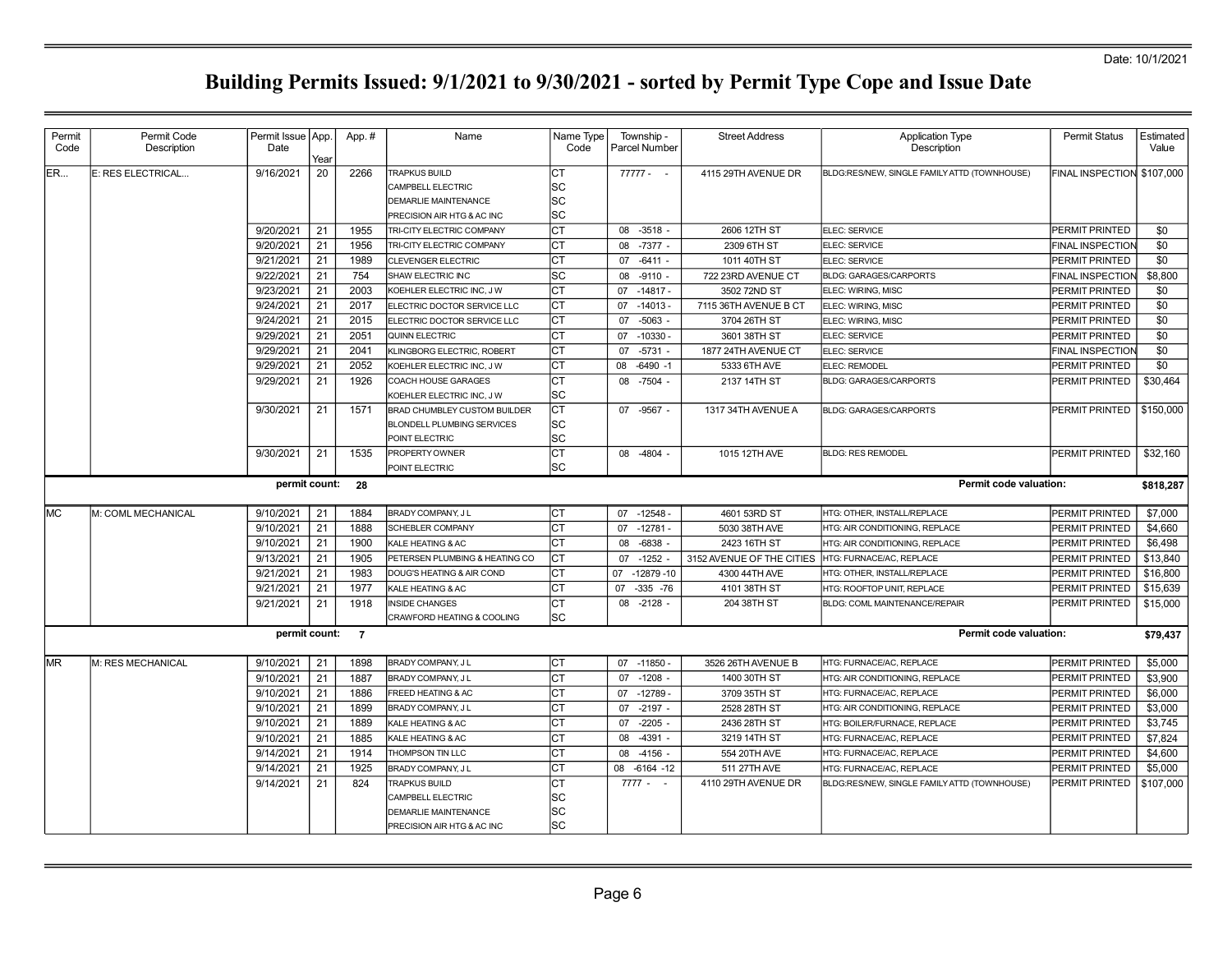| Permit<br>Code   | Permit Code<br>Description              | Permit Issue   App.<br>Date |            | App.#                   | Name                                                                                                   | Name Type<br>Code             | Township .<br>Parcel Number        | <b>Street Address</b>               | <b>Application Type</b><br>Description                       | <b>Permit Status</b>             | Estimated<br>Value |
|------------------|-----------------------------------------|-----------------------------|------------|-------------------------|--------------------------------------------------------------------------------------------------------|-------------------------------|------------------------------------|-------------------------------------|--------------------------------------------------------------|----------------------------------|--------------------|
| <b>MR</b>        | M: RES MECHANICAL                       | 9/14/2021                   | Year<br>21 | 832                     | <b>TRAPKUS BUILD</b><br>CAMPBELL ELECTRIC<br><b>DEMARLIE MAINTENANCE</b><br>PRECISION AIR HTG & AC INC | СT<br>SC<br><b>SC</b><br>SC   | $7777 - -$                         | 4112 29TH AVENUE DR                 | BLDG:RES/NEW, SINGLE FAMILY ATTD (TOWNHOUSE)                 | PERMIT PRINTED                   | \$101,000          |
|                  |                                         | 9/14/2021                   | 21         | 823                     | <b>TRAPKUS BUILD</b><br>CAMPBELL ELECTRIC<br>DEMARLIE MAINTENANCE<br>PRECISION AIR HTG & AC INC        | lст<br>lsc<br><b>SC</b><br>SC | $77777 - -$                        | 4114 29TH AVENUE DR                 | BLDG:RES/NEW, SINGLE FAMILY ATTD (TOWNHOUSE)                 | PERMIT PRINTED                   | \$107,000          |
|                  |                                         | 9/21/2021                   | 21         | 1973                    | BRADY COMPANY, J L                                                                                     | <b>CT</b>                     | 07 -13107 -                        | 2130 44TH ST                        | HTG: FURNACE/AC, REPLACE                                     | PERMIT PRINTED                   | \$7,000            |
|                  |                                         | 9/21/2021                   | 21         | 1510                    | SENECA CORPORATION<br>TRI-CITY ELECTRIC COMPANY<br>HUSSMANN SERVICES CORPORTION                        | CT<br>lsc<br>lsc              | 07<br>-14410 -                     | 750 42ND AVENUE DR                  | <b>BLDG: MISC STRUCTURE</b>                                  | PERMIT PRINTED                   | \$400,000          |
|                  |                                         | 9/21/2021                   | 21         | 1974                    | KALE HEATING & AC                                                                                      | <b>CT</b>                     | 07 -873                            | 2602 43RD ST                        | HTG: FURNACE/AC, REPLACE                                     | PERMIT PRINTED                   | \$6,987            |
|                  |                                         | 9/21/2021                   | 21         | 1971                    | <b>PROPERTY OWNER</b>                                                                                  | CT                            | 08<br>$-3296$                      | 1923 24TH ST                        | HTG: OTHER. INSTALL/REPLACE                                  | PERMIT PRINTED                   | \$2,000            |
|                  |                                         | 9/21/2021                   | 21         | 1976                    | O'DELLS HEATING AND AC                                                                                 | CT                            | $-5096$<br>08                      | 727 25TH AVENUE CT                  | HTG: AIR CONDITIONING, REPLACE                               | PERMIT PRINTED                   | \$4,210            |
|                  |                                         | 9/21/2021                   | 21         | 1975                    | BRADY COMPANY, J L                                                                                     | Iст                           | 08<br>$-5106$ -                    | 2516 15TH AVE                       | HTG: BOILER/FURNACE, REPLACE                                 | PERMIT PRINTED                   | \$1,900            |
|                  |                                         | 9/21/2021                   | 21         | 1972                    | KLAUER HEATING & AC LTD                                                                                | CT                            | 08<br>-8<br>$\sim$                 | 2925 12TH AVE                       | HTG: FURNACE/AC, REPLACE                                     | PERMIT PRINTED                   | \$6,910            |
|                  |                                         | 9/23/2021                   | 21         | 2011                    | BRADY COMPANY, J L                                                                                     | lст                           | 08 -11                             | 2947 12TH AVE                       | HTG: FURNACE/AC, REPLACE                                     | PERMIT PRINTED                   | \$5,000            |
|                  |                                         | 9/24/2021                   | 21         | 2019                    | BRADY COMPANY, J L                                                                                     | CT                            | $-8068$<br>07                      | 3410 28TH AVENUE CT                 | HTG: FURNACE/AC, REPLACE                                     | PERMIT PRINTED                   | \$11,000           |
|                  |                                         | 9/30/2021                   | 21         | 2069                    | KALE HEATING & AC                                                                                      | <b>CT</b>                     | 07<br>$-11234-$                    | 4810 52ND AVE                       | HTG: BOILER/FURNACE, REPLACE                                 | PERMIT PRINTED                   | \$3,100            |
|                  |                                         | 9/30/2021                   | 21         | 2065                    | BRADY COMPANY, J L                                                                                     | lст                           | $-1780 -$<br>07                    | 1919 34TH ST                        | HTG: AIR CONDITIONING, REPLACE                               | PERMIT PRINTED                   | \$2,900            |
|                  |                                         | 9/30/2021<br>9/30/2021      | 21<br>21   | 2060<br>2061            | FREED HEATING & AC<br>TOTAL MAINTENANCE INC                                                            | CT<br>lст                     | 07<br>$-2795 - 6$<br>07<br>$-5088$ | 3610 33RD STREET DR<br>3610 26TH ST | HTG: BOILER/FURNACE, REPLACE<br>HTG: BOILER/FURNACE, REPLACE | PERMIT PRINTED                   | \$3,600            |
|                  |                                         | 9/30/2021                   | 21         | 2058                    | KALE HEATING & AC                                                                                      | CT                            | $-8200$<br>07                      | 5423 28TH AVE                       | HTG: BOILER/FURNACE, REPLACE                                 | PERMIT PRINTED<br>PERMIT PRINTED | \$3,120<br>\$4,795 |
|                  |                                         | 9/30/2021<br>9/30/2021      | 21         | 2054                    | <b>RAGAN COMPANY</b>                                                                                   | CT                            | 07<br>$-8523$                      | 1620 40TH STREET CT                 | HTG: BOILER/FURNACE, REPLACE                                 | PERMIT PRINTED                   | \$8.510            |
|                  |                                         |                             | 21         | 2057                    | FAMILY HEATING & COOLING                                                                               | СT                            | 07<br>$-913 - 2$                   | 4304 18TH AVE                       | HTG: FURNACE/AC, REPLACE                                     | PERMIT PRINTED                   | \$6,275            |
|                  |                                         | 9/30/2021                   | 21         | 2066                    | HEATCO SERVICE COMPANY                                                                                 | CT                            | $-9543$<br>07                      | 1432 36TH AVE                       | HTG: AIR CONDITIONING, REPLACE                               | PERMIT PRINTED                   | \$6,000            |
|                  |                                         | 9/30/2021                   | 21         | 2072                    | BRADY COMPANY, J L                                                                                     | Iст                           | $-4359 -$<br>08                    | 1212 15TH ST                        | HTG: BOILER/FURNACE, REPLACE                                 | PERMIT PRINTED                   | \$3,000            |
|                  |                                         | 9/30/2021                   | 21         | 2064                    | CRAWFORD HEATING & COOLING                                                                             | CT                            | $-5057 - 4$<br>08                  | 1000 27TH AVE                       | HTG: AIR CONDITIONING, REPLACE                               | PERMIT PRINTED                   | \$5,100            |
|                  |                                         | 9/30/2021                   | 21         | 2067                    | FAMILY HEATING & COOLING                                                                               | lст                           | $-6461 - 14$<br>08                 | 3208 15TH STREET A                  | HTG: BOILER/FURNACE, REPLACE                                 | PERMIT PRINTED                   | \$3,725            |
|                  |                                         | 9/30/2021                   | 21         | 2068                    | KLAUER HEATING & AC LTD                                                                                | СT                            | 08<br>$-7490$                      | 2118 13TH ST                        | HTG: BOILER/FURNACE, REPLACE                                 | PERMIT PRINTED                   | \$7,740            |
|                  |                                         | 9/30/2021                   | 21         | 2059                    | KALE HEATING & AC                                                                                      | CT                            | 08<br>$-8212 -$                    | 348 1ST ST                          | HTG: BOILER/FURNACE, REPLACE                                 | <b>PERMIT PRINTED</b>            | \$4,449            |
|                  |                                         | 9/30/2021                   | 21         | 2063                    | CRAWFORD HEATING & COOLING                                                                             | Iст                           | $-8614 - 15$<br>08                 | 3105 11TH AVENUE A                  | HTG: AIR CONDITIONING, REPLACE                               | PERMIT PRINTED                   | \$4,100            |
|                  |                                         | 9/30/2021                   | 21         | 2056                    | FAMILY HEATING & COOLING                                                                               | lст                           | $-968$<br>08                       | 2313 18TH STREET B                  | HTG: FURNACE/AC, REPLACE                                     | PERMIT PRINTED                   | \$6,695            |
|                  |                                         | permit count:               |            | - 35                    |                                                                                                        |                               |                                    |                                     | Permit code valuation:                                       |                                  | \$872,185          |
| lPC.             | P: COML PLUMBING                        | 9/10/2021                   | 21         | 1877                    | BRADY COMPANY, J L                                                                                     | Iст                           | $07 - 12401 -$                     | 5101 52ND AVE                       | PLBG: INSTALLATION, COMMERCIAL                               | PERMIT PRINTED                   | \$2,470            |
|                  |                                         | 9/10/2021                   | 21         | 1902                    | CRAWFORD COMPANY                                                                                       | CT                            | $-12879-10$<br>07                  | 4300 44TH AVE                       | PLBG: INSTALLATION, COMMERCIAL                               | PERMIT PRINTED                   | \$1,275            |
|                  |                                         | 9/21/2021                   | 21         | 1585                    | BUSH CONSTRUCTION COMPANY INC.<br>CRAWFORD HEATING & COOLING<br><b>CRAWFORD COMPANY</b>                | lст<br> sc<br> sc             | 08 -5430 -                         | 1209 4TH AVE                        | <b>BLDG: COML REMODEL</b>                                    | PERMIT PRINTED                   | \$308,772          |
|                  |                                         |                             |            |                         | HAWKEYE ELECTRIC                                                                                       | lsc                           |                                    |                                     |                                                              |                                  |                    |
|                  |                                         | permit count:               |            | $\overline{\mathbf{3}}$ |                                                                                                        |                               |                                    |                                     | Permit code valuation:                                       |                                  | \$312,517          |
| PCM <sub>6</sub> | P: COML GAS MTR RECONCT (6 M) 9/10/2021 |                             | 21         | 1896                    | KALE HEATING & AC                                                                                      | Iст                           | 08 -7287 -                         | 5402 3RD AVE                        | HTG: GAS MTR RECONNECT AFTER 6 MONTHS                        | <b>PERMIT PRINTED</b>            | \$500              |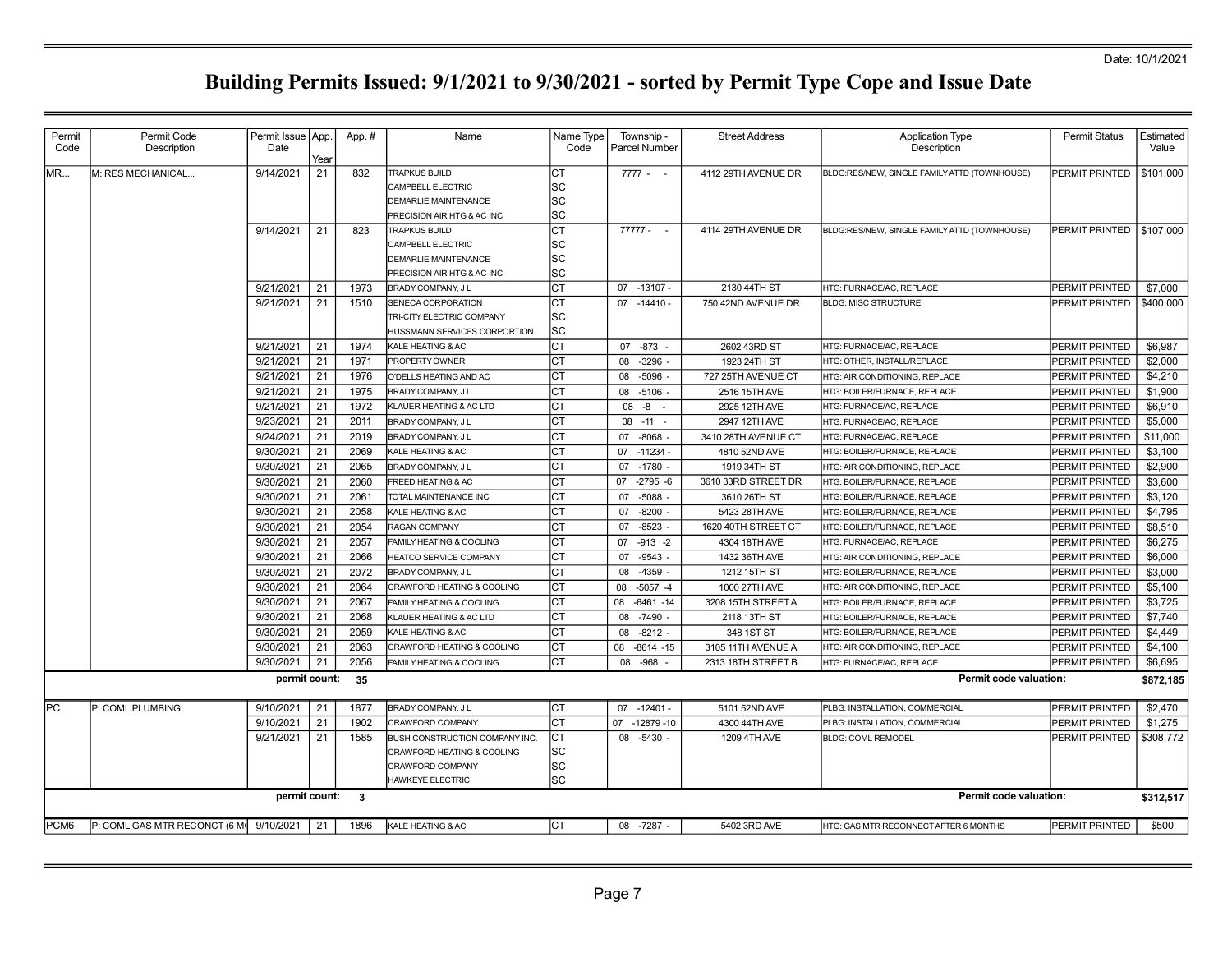### Date: 10/1/2021

| Permit<br>Code | Permit Code<br>Description    | Permit Issue   App.<br>Date | Year | App.#          | Name                                | Name Type<br>Code | Township -<br>Parcel Number | <b>Street Address</b> | <b>Application Type</b><br>Description | Permit Status  | Estimated<br>Value |
|----------------|-------------------------------|-----------------------------|------|----------------|-------------------------------------|-------------------|-----------------------------|-----------------------|----------------------------------------|----------------|--------------------|
|                |                               | permit count:               |      | $\blacksquare$ |                                     |                   |                             |                       | <b>Permit code valuation:</b>          |                | \$500              |
| <b>PCR6</b>    | P: RES GAS MTR RECONCT (6 MO) | 9/14/2021                   | 21   | 1908           | O'DELLS HEATING AND AC              | Iст               | 08 -3318 -                  | 1907 23RD STREET A    | HTG: GAS MTR RECONNECT AFTER 6 MONTHS  | PERMIT PRINTED | \$1,000            |
|                |                               | 9/27/2021                   | 21   | 2027           | PETERSEN PLUMBING AND HEATING       | Iст               | 08<br>$-208$                | 179 16TH AVE          | PLBG: GAS MTR RECONNECT AFTER 6 MONTHS | PERMIT PRINTED | \$500              |
|                |                               | 9/27/2021                   | 21   | 2030           | THOMPSON TIN LLC                    | lст               | 08 -7832 -A                 | 1421 19TH AVE         | PLBG: GAS MTR RECONNECT AFTER 6 MONTHS | PERMIT PRINTED | \$500              |
|                |                               | permit count:               |      | $\mathbf{3}$   |                                     |                   |                             |                       | Permit code valuation:                 |                | \$2,000            |
| <b>IPCX</b>    | P: COML EXCAVATION            | 9/10/2021                   | 21   | 1891           | <b>BLONDELL PLUMBING SERVICES</b>   | lст               | 07 -14727 -4314             | 4314 7TH ST           | PLBG: WATER/SEWER MAIN                 | PERMIT PRINTED | \$2,000            |
|                |                               | 9/21/2021                   | 21   | 1980           | <b>A+ PLUMBING</b>                  | Іст               | 08 -5950                    | 820 5TH AVE           | PLBG: WATER SERVICE REPLACEMENT        | PERMIT PRINTED | \$4,000            |
|                |                               | permit count:               |      | $\overline{2}$ |                                     |                   |                             |                       | Permit code valuation:                 |                | \$6,000            |
| <b>IPDR</b>    | P: RES DISCONNECT SWR/WTR SV  | 9/23/2021                   | 21   | 2004           | <b>NEELS PLUMBING</b>               | Iст               | 07 -6273 -                  | 2406 47TH ST          | PLBG: DISCONNECT WATER & SEWER SERVICE | PERMIT PRINTED | \$1,500            |
|                |                               | permit count:               |      | $\overline{1}$ |                                     |                   |                             |                       | Permit code valuation:                 |                | \$1.500            |
| <b>IPGR</b>    | P: RES GAS PIPING             | 9/2/2021                    | 21   | 1842           | PROPERTY OWNER                      | Iст               | 08<br>$-1911 -$             | 1835 18TH AVENUE A    | PLBG: GAS PIPING                       | PERMIT PRINTED | \$500              |
|                |                               | 9/10/2021                   | 21   | 1897           | PETERSEN PLUMBING AND HEATING       | lст               | 07 -10744 -                 | 3516 52ND ST          | PLBG: GAS PIPING                       | PERMIT PRINTED | \$500              |
|                |                               | 9/14/2021                   | 21   | 1923           | <b>EWERT PLUMBING</b>               | <b>CT</b>         | 08<br>$-7040$ .             | 615 51 ST ST          | PLBG: GAS PIPING                       | PERMIT PRINTED | \$550              |
|                |                               | 9/21/2021                   | 21   | 1979           | PETERSEN PLUMBING & HEATING CO      | <b>CT</b>         | $-12725$<br>07              | 1805 55TH STREET PL   | PLBG: GAS PIPING                       | PERMIT PRINTED | \$500              |
|                |                               | 9/23/2021                   | 21   | 2010           | PETERSEN PLUMBING AND HEATING       | lст               | $-14817 -$<br>07            | 3502 72ND ST          | PLBG: GAS PIPING                       | PERMIT PRINTED | \$500              |
|                |                               | 9/30/2021                   | 21   | 2071           | <b>NORTHWEST MECHANICAL</b>         | Iст               | 07 -11406                   | 3333 56TH ST          | PLBG: GAS PIPING                       | PERMIT PRINTED | \$0                |
|                |                               | permit count:               |      | 6              |                                     |                   |                             |                       | <b>Permit code valuation:</b>          |                | \$2,550            |
| <b>IPR</b>     | P: RES PLUMBING               | 9/10/2021                   | 21   | 1894           | CORE HOME SOLUTIONS LLC             | Іст               | 07 -13680 -                 | 2127 44TH ST          | PLBG: INSTALLATION, RESIDENTIAL        | PERMIT PRINTED | \$1,824            |
|                |                               | 9/10/2021                   | 21   | 1890           | PROPERTY OWNER                      | lст               | 08 -2804 -                  | 201 5TH AVE           | <b>BLDG: RES MAINTENANCE/REPAIR</b>    | PERMIT PRINTED | \$5,280            |
|                |                               |                             |      |                | PROPERTY OWNER                      | lsc               |                             |                       |                                        |                |                    |
|                |                               | 9/14/2021                   | 21   | 1912           | A+ PLUMBING                         | Іст               | 08 -8486 -                  | 916 39TH STREET CT    | PLBG: INSTALLATION, RESIDENTIAL        | PERMIT PRINTED | \$2,500            |
|                |                               | 9/23/2021                   | 21   | 1571           | BRAD CHUMBLEY CUSTOM BUILDER        | lст               | 07 - 9567 -                 | 1317 34TH AVENUE A    | <b>BLDG: GARAGES/CARPORTS</b>          | PERMIT PRINTED | \$150,000          |
|                |                               |                             |      |                | <b>BLONDELL PLUMBING SERVICES</b>   | lsc               |                             |                       |                                        |                |                    |
|                |                               |                             |      |                | POINT ELECTRIC                      | lsc               |                             |                       |                                        |                |                    |
|                |                               | 9/23/2021                   | 21   | 2009           | TOTAL MAINTENANCE INC               | <b>CT</b>         | 08 -2610 -                  | 2514 4TH AVE          | PLBG: INSTALLATION, RESIDENTIAL        | PERMIT PRINTED | \$4,600            |
|                |                               | 9/30/2021                   | 21   | 1919           | HAZELWOOD HOMES INC                 | Iст               | 07 -14967 -                 | 4204 33RD AVE         | BLDG:RES/NEW, SINGLE FAMILY DETACHED   | PERMIT PRINTED | \$329,800          |
|                |                               |                             |      |                | DEMARLIE MAINTENANCE                | lsc               |                             |                       |                                        |                |                    |
|                |                               | permit count: 6             |      |                |                                     |                   |                             |                       | Permit code valuation:                 |                | \$494,004          |
| PRWH           | P: RES WATER HEATER           | 9/9/2021                    | 21   | 1871           | BLONDELL PLUMBING SERVICES          | Iст               | 07<br>$-13572-5$            | 10 THORNWOOD CT       | PLBG: WATER HEATER                     | PERMIT PRINTED | \$1,100            |
|                |                               | 9/9/2021                    | 21   | 1870           | <b><i>FOTAL MAINTENANCE INC</i></b> | СT                | 07<br>$-7311 -$             | 4518 11TH AVENUE A    | PLBG: WATER HEATER                     | PERMIT PRINTED | \$2,404            |
|                |                               | 9/9/2021                    | 21   | 1872           | BLONDELL PLUMBING SERVICES          | <b>CT</b>         | 07<br>$-9994 -$             | 4201 35TH AVE         | PLBG: WATER HEATER                     | PERMIT PRINTED | \$1,100            |
|                |                               | 9/9/2021                    | 21   | 1873           | BLONDELL PLUMBING SERVICES          | lст               | $-9132 -3$<br>08            | 3045 4TH ST           | PLBG: WATER HEATER                     | PERMIT PRINTED | \$1,100            |
|                |                               | 9/14/2021                   | 21   | 1921           | TOTAL MAINTENANCE INC               | Iст               | 07 -13436 -                 | 3802 32ND AVE         | PLBG: WATER HEATER                     | PERMIT PRINTED | \$2,294            |
|                |                               | 9/14/2021                   | 21   | 1922           | ALL ACTION PLUMBING                 | lст               | $-9264 -$<br>08             | 1746 9TH AVE          | PLBG: WATER HEATER                     | PERMIT PRINTED | \$1,000            |
|                |                               | 9/23/2021                   | 21   | 2001           | TOTAL MAINTENANCE INC               | <b>CT</b>         | $-9130 - N$<br>80           | 3129 4TH ST           | PLBG: WATER HEATER                     | PERMIT PRINTED | \$1,547            |
|                |                               | 9/24/2021                   | 21   | 2018           | TOTAL MAINTENANCE INC               | lст               | 08<br>-2360                 | 424 17TH AVE          | PLBG: WATER HEATER                     | PERMIT PRINTED | \$1,567            |
|                |                               | permit count:               |      | 8              |                                     |                   |                             |                       | Permit code valuation:                 |                | \$12,112           |
| <b>IPRX</b>    | P: RES EXCAVATION             | 9/10/2021                   | 21   | 1892           | PETERSEN PLUMBING AND HEATING       | Iст               | 08 -5711 -                  | 2024 18TH STREET B    | PLBG: SEWER REPAIR                     | PERMIT PRINTED | \$2,000            |
|                |                               |                             |      |                |                                     |                   |                             |                       |                                        |                |                    |